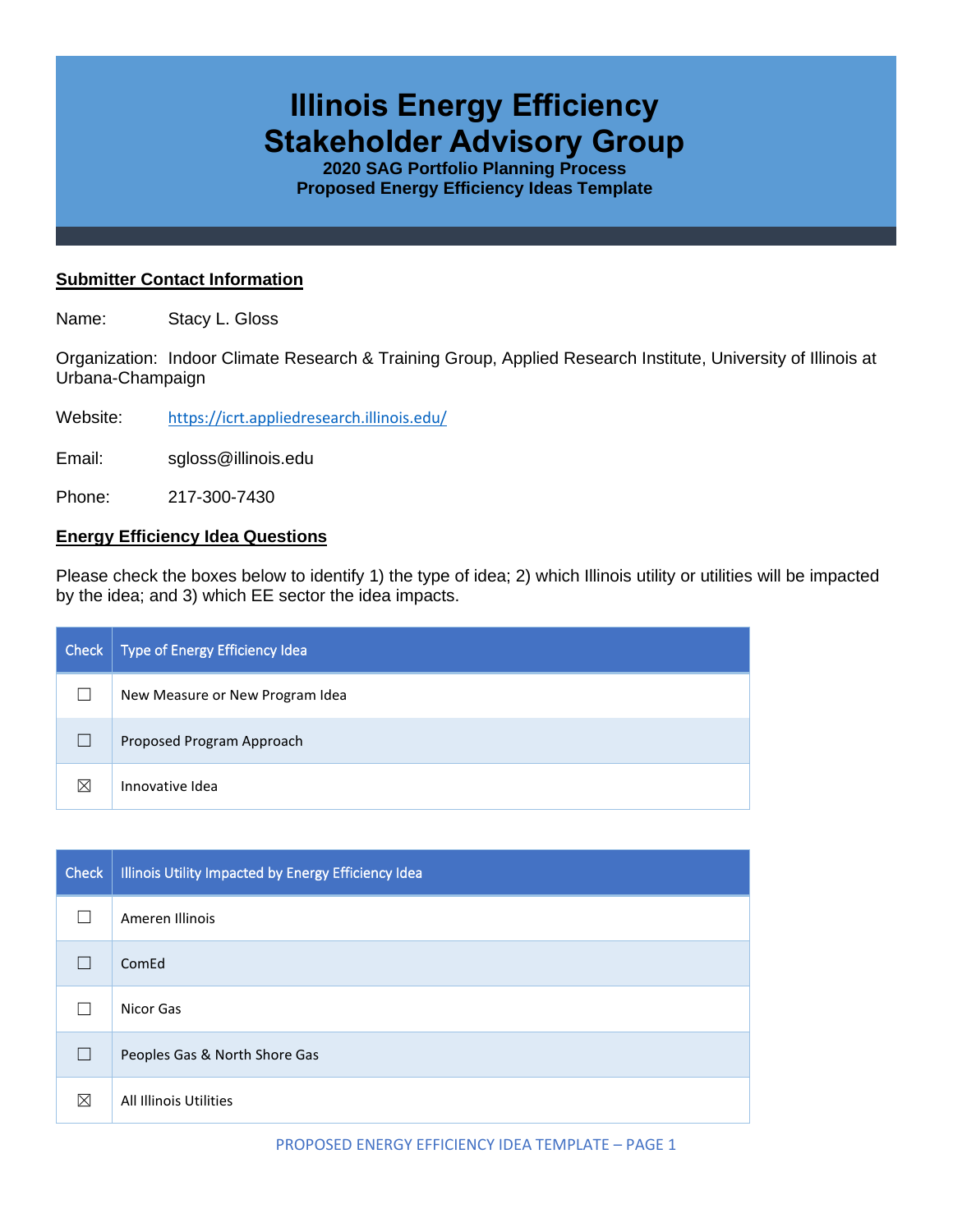| <b>Check</b> | Energy Efficiency Sector Targeted by Energy Efficiency Idea                  |
|--------------|------------------------------------------------------------------------------|
| $\boxtimes$  | Residential Customers – Single Family (non-income qualified/income eligible) |
|              | Residential Customers - Multifamily (non-income qualified/income eligible)   |
| ⊠            | Residential Customers - Single Family Income Qualified/Income Eligible       |
|              | Residential Customers – Multifamily Income Qualified/Income Eligible         |
|              | Small Business Customers (commercial & industrial sector)                    |
|              | Medium/Large Business Customers (commercial & industrial sector)             |
|              | Other (research & development, emerging technologies, market transformation) |

### **Additional Questions**

1. **Description of Idea:** Describe the proposed idea, including the purpose of the suggested idea and rationale. Describe whether this is an idea that could be implemented in an existing EE program, or whether the idea involves establishing a new measure or program. Please indicate whether additional research may be required before implementation.

*Questions to consider: What issue will this proposed change resolve? Will the proposed change increase participation and result in increased energy savings? Will this reduce costs? Will this increase customer satisfaction? Will this help achieve statutory goals? Will this help increase program penetration?* 

The Illinois Home Weatherization Assistance Program often replaces old non-functional gas furnaces with a new high efficiency 90% gas heating system and at the same time replaces the air conditioner system. Toward this end, there are energy efficient hybrid technologies that can be incentivized for the residential market and potentially used in the Weatherization Assistance Program. This idea is to include dual fuel heat pumps as part of utility incentive programs and income qualified assistance programs.

Dual fuel heating and air conditioning systems feature both a heat pump and gas furnace instead of the two common systems: heat pump and air handler, or an AC and gas furnace. Hybrid systems blur the line between traditional gas HVAC and heat pump technology, which spurs discussion on why, for a residential rebate or income-qualified installation, replacement requires a like-for-like installation. With information about hybrid systems available from propane industry advocates [\(https://propane.com/2018/09/19/hybrid-heating](https://propane.com/2018/09/19/hybrid-heating-creates-cozy-cost-saving-synergy/)[creates-cozy-cost-saving-synergy/\)](https://propane.com/2018/09/19/hybrid-heating-creates-cozy-cost-saving-synergy/), there are opportunities to break traditional barriers between gas and electric technologies in home heating and air conditioning.

Dual fuel heat pumps are designed for cold climates, and while the heat pump would do most of the heating & cooling, the gas backup replaces inefficient heating by electric heat strips. Gas and electric use are optimized depending on season and weather.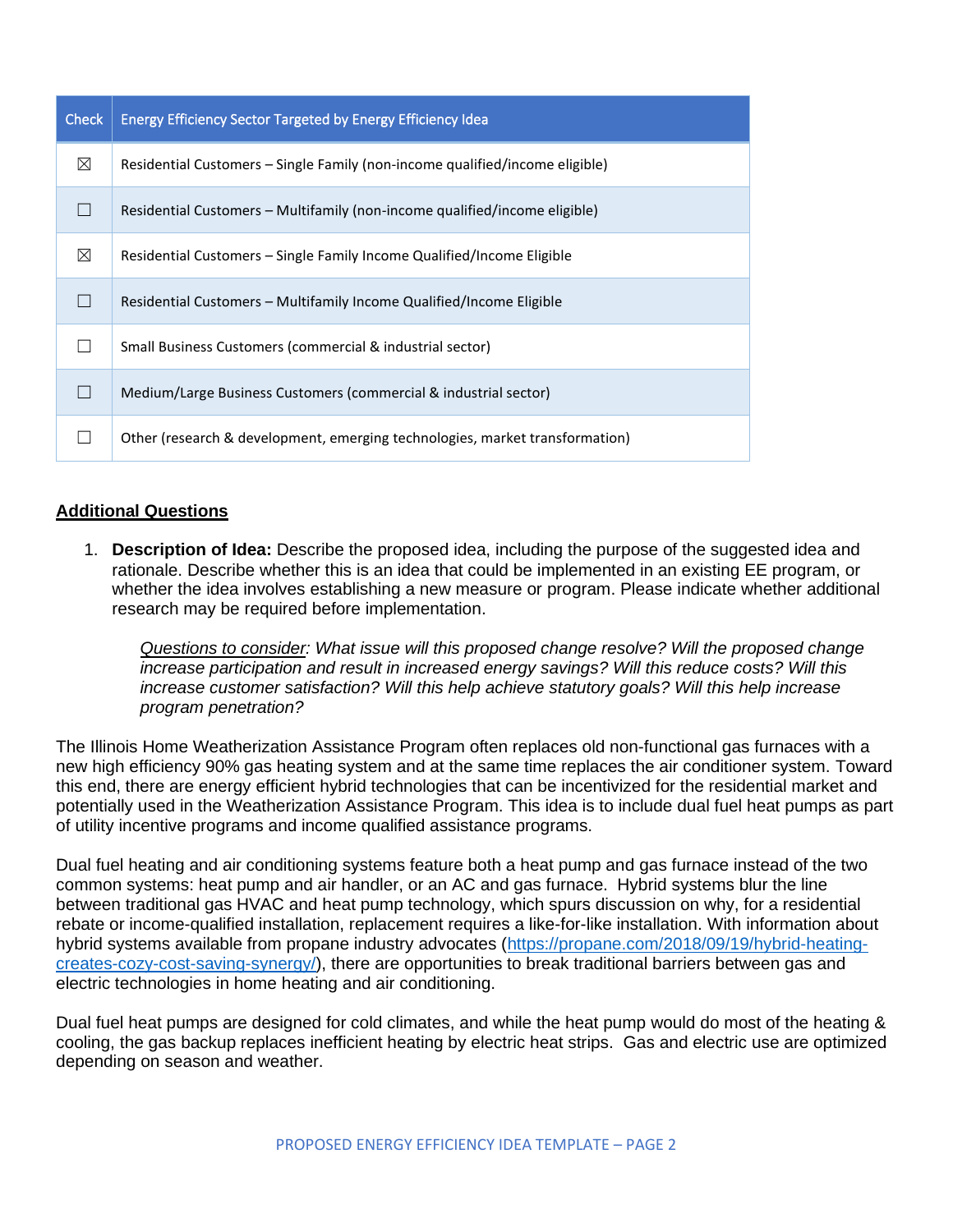2. **Implementation:** How will this idea be delivered to the target market? Describe marketing strategies used to reach the target market and minimize market confusion.

Utilities can incentivize dual fuel hybrid heat pump systems through existing marketing channels, consumer education, and through utility contractor partners.

The Illinois Home Weatherization Assistance program receives funds from utilities as part of the income qualified program. It is recommended that dual fuel heat pumps are included as an allowable expense under the income qualified program.

3. **Background:** Describe where the idea originated from, including whether this idea has been successfully implemented in other jurisdictions. Provide specific background information that will help utilities and SAG participants understand the proposed idea.

*Questions to consider: In what jurisdiction has this idea been successfully implemented? Do you have information on eligible customers, participation achieved, and/or savings achieved? Do you have access to reports describing the successful idea / program approach?* 

The submitter conducted a meeting with interested stakeholders with experience with the Illinois Home Weatherization Assistance program to generate ideas for this process. Including new and innovating, efficient technologies in the income qualified sector was discussed. Dual fuel heat pumps were discussed specifically.

4. **Idea Impact:** Provide additional information on the customer segment that will be targeted with the program idea, including how and why this idea will have a positive impact on customers participating in Illinois EE programs.

*Questions to consider: What level of impact will this idea have on current EE programs? How much additional market share do you estimate this change will impact?*

Residential customers receiving rebates for Dual Fuel Heat Pumps as part of the HVAC installation rebate program will have more options when selecting technology for their home.

Income qualified residences would benefit by the opportunity to access energy efficient technology currently available in the market place that is not currently available through income qualified programs. Including dual fuel heat pump technology in income qualified allowed expenses increases equity for this sector as well as the potential to increase energy efficiency benefits.

5. **Duration:** Is this idea intended to be offered for the duration of the 4-year EE Plan or as a pilot measure or program?

This idea is intended to be offered during the 4-year EE plan.

6. **Estimated Budget:** Provide the total estimated budget for each program year (2022 – 2025).

For residential customers, rebate amounts and allocated funds would need to be set by the utilities. For example, incentives for 100 homes with \$600 rebate for standard replacement is \$60,000 per year. Hybrid systems may be more expensive, and the incentive may reflect that.